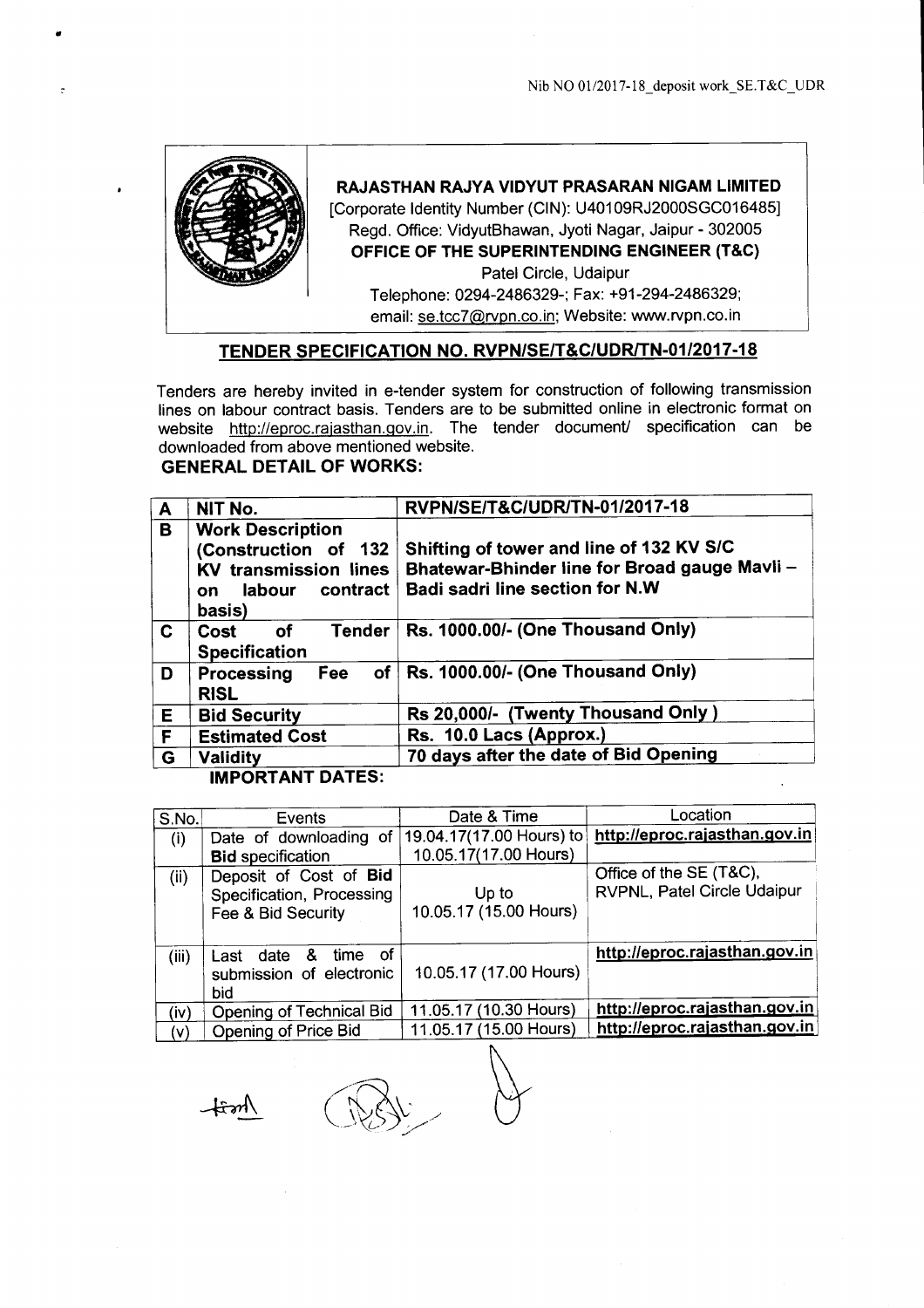•

NOTE:

1. The bidders are requested to submit their bids prior to last date of submission to avoid Non-submission of their bids up to prescribed date due to non-availability of *I* hanging of website at last moments. The date of submission of bids will not be extended if system is hung up in last hours or congestion.

2. Furnishing of Bid Security / Exemption certificate is essential otherwise the electronic bid will not be opened.

3. (i) The bidder will have to deposit prescribed cost of Bid specification by DO/Banker's cheque of schedule Bank payable at Udaipur in favour of Accounts Officer (T&C), RVPN Ltd., Udaipur up to stipulated date & time in the office of the S.E (T&C), RVPN, Udaipur.

(ii) The bidder will have to deposit prescribed Bid Security by DO/Banker's Cheque of schedule Bank payable at Udaipur in favour of Accounts Officer (T&C), RVPN Ltd., Udaipur up to stipulated date & time in the office of the S.E (T&C), RVPN, Udaipur.

(iii) The bidder will have to submit prescribed processing fee by DO/Banker's Cheque of schedule Bank in favour of M.D, RISL payable at Jaipur) up to stipulated date & time in the office of the SE(T&C),RVPNL, Udaipur.

4. Bid security is to be furnished also by the Vendors registered with the NIGAM.

5. The Central and State Govt. undertaking/Corporations and companies are exempted from furnishing of bid security. However, they have to unload copy of from furnishing of bid security. However, they have to upload copy of certificate/documentary evidence in support of their being Govt. undertaking, with their bid.

6. Offers of bids without relevant documents with respect to qualifying requirements shall not be considered.

7. Technical and Commercial deviations, if any, shall only be mentioned in Schedule-VIII Section IV 'Departure from the Specification' attached with this specification. Mentioning of such deviations elsewhere in the offer will not be considered as deviation. The printed terms and conditions of firms, if any, attached with the tender will not be considered. RVPN shall have right to accept or reject these deviations.

8. Offers of bids without Schedule-I to X and without relevant documents with respect to qualifying requirements shall not be considered.

9. Any cutting / over writing in the figures of tendered documents should also be clarified / indicated in words duly signed.

10. The bidders are required to furnish the clarification/confirmation/ documents sought subsequent to opening of bid within specified time failing which, the case shall be finalized/decided on the basis of available information. The responsibility of being ignored on account of delay in furnishing of desired information/documents shall be of the bidder.

11. The Bid documents can be downloaded from web site http://eproc.rajasthan.gov.in. Details of this Bid notification and pre-qualification criteria can also be seen in NIT exhibited on website www. rvpn.co.in and http://sppp.raj.nic.in. Bids are to be submitted online in electronic format only on website http://eproc.rajasthan.gov.in.

12. The bidders who are interested in bidding can download Bid documents from http://eproc.rajasthan.gov.in up to the stipulated date & time.

13. Bidders who wish to participate in this Bid will have to register on http://eproc.rajasthan.gov.in (bidders registered on eproc.rajasthan.gov.in before 30.09.2011 need to register again). To participate in online Bids, bidders will have to procure Digital Signature Certificate (Type-II or Type-III) as per Information Technology Act-2000 by using which they can sign their electronic bids. Bidders can procure the same from any CCA approved certifying agency i.e TCS, Safecrypt, Ncode etc. or they may contact e-Procurement Cell, Department of IT & C, Government of Rajasthan for future assistance. Bidders who already have a valid Digital Certificate need not to procure a new Digital Certificate.

Contact No. 0141 - 4022688 (Help desk 10.00 AM to 6.00 PM on all working days) e-mail eproc@rajasthan.gov.in

Address: e-Procurement Cell, RISL, Yojana Bhawan, Tilak Marg, C-Scheme, Jaipur 14. Bidder shall submit their offer online in electronic formats both for technical and financial proposals. However, cost of specification and Bid Security in the office of Accounts Officer (T&C), RVPN, Udaipur and Processing Fee with S.E (T&C), RVPN, Udaipur should be submitted physically at Patel circle, Udaipur Office, up to stipulated

 $+ \hat{v}$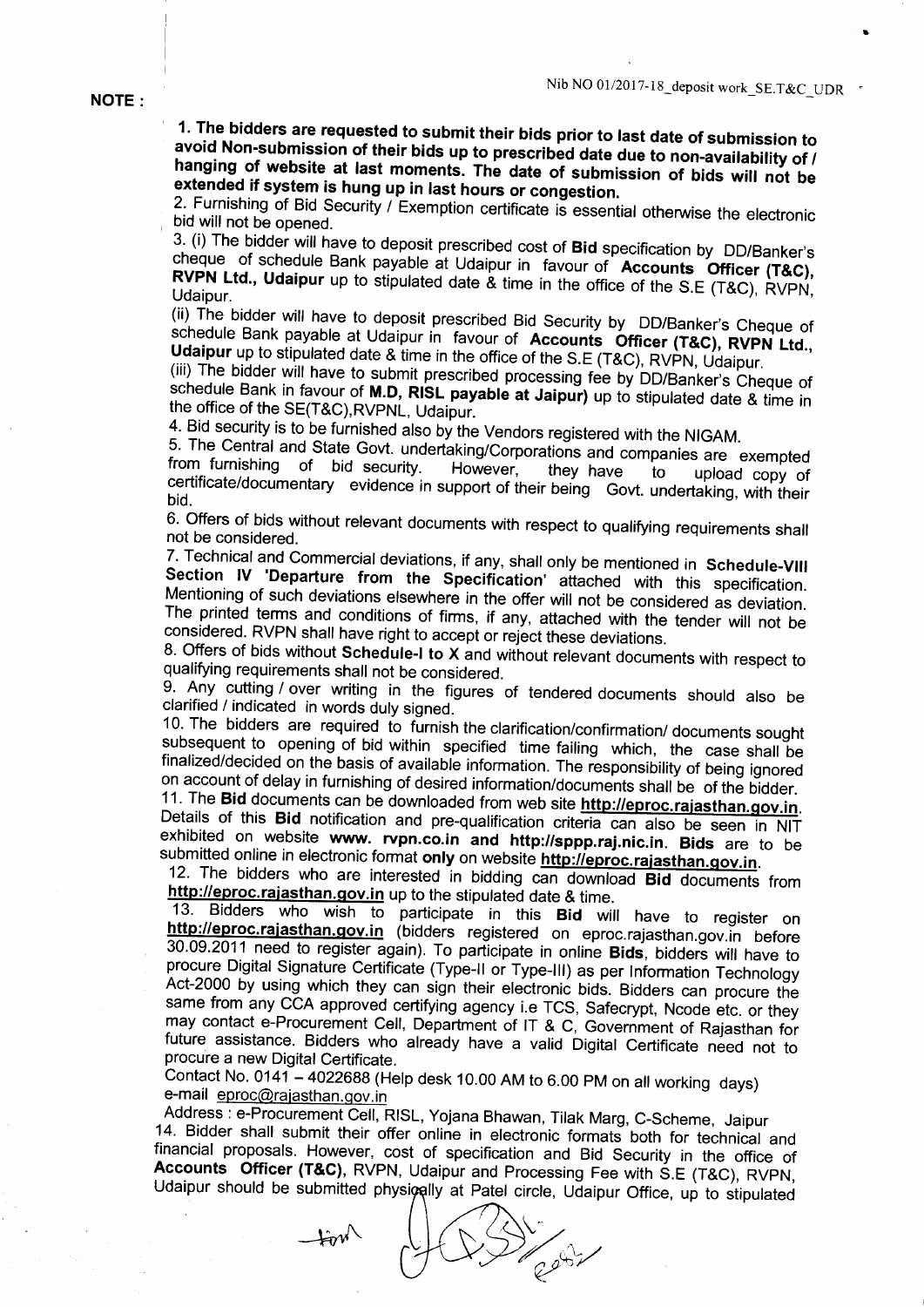date & time. The Bidders shall upload scanned copies of receipts / acknowledgement of above fee documents along with their online bid.

15. Before electronically submitting the Bids, it should be ensured that all the papers including conditions of contract are digitally signed by the Bidder.

16. Bidders are also advised to refer "Bidders Manual" available under "Downloads" section for further details about the e-Bidding process.

17. The tenders are being invited by Superintending Engineer[T&C] Rajasthan Rajya Vidyut Prasaran Nigam Limited having office at Patel Circle Udaipur [Rajasthan] E-mail id is se.tcc7@rvpn.co.in and contact no. is 9413393714, Sh. D.P.Jaroliya, TA to SE[T&C] RVPN Udaipur.

18. The procurement process shall be governed by RTPP Act 2012 and RTPP Rules 2013.

19. The construction work is to be done as per RVPN BSR-2015 effective from 01.04.2015 for which Bill of Quantity (BOQ) shall be provided with Bid specification.

20. The work is to be completed within 6 Months of placement of order (one month time for mobilization of resources in addition to the above mentioned completion Time).

21. Qualifying Requirement: Only those firms who have completed construction of work of minimum 1.5 Km. line of 132KV & above voltage level in last two years with experience in execution of modification work of EHV line at minimum 02 Nos. Railway crossing under line shutdown condition & period & also railway block periods.

22. The Purchaser does not bind himself to accept the lowest or any Bid or any part of the Bid and shall not assign any reason(s) for the rejection of any Bid or a part thereof.

23. The bidder will have to quote the FIRM prices inclusive of all taxes and duties and other related cost.

24. The online tenders will have to be digitally signed and submitted in time specified on http://eproc.rajasthan.gov.in in the following manner:-

#### ONLINE SUBMISSION:

The tenderer have to submit their bid in 3 covers comprises of

(a) Cover 1 (.pdf) : FEE (scanned copies)

(i) Proof of depositing cost of tender specification i.e. the receipt issued by the Accounts Officer (T&C), RVPN Ltd., Udaipur on account of depositing the cost of tender specification through DO/Banker's Cheque payable in favour of Accounts Officer (T&C), RVPN Ltd., Udaipur

(ii) Proof of submitting Processing Fee i.e. the acknowledgement issued by the Executive Engineer (TA to SE T&C) Udaipur on account of depositing the processing fee through DO/Banker's Cheque in favor of M.D, RISL payable at Jaipur.

(iii) (a) Proof of depositing bid security i.e the receipt/ acknowledgement issued by the Accounts Officer (T&C), RVPN Ltd., Udaipur on account of depositing bid security through DO/Banker's Cheque payable in favor of Accounts Officer (T&C), RVPN Ltd., Udaipur or bank guarantee in prescribed format.

(b) Bid security is to be furnished also by the Vendors registered with the NIGAM.

(c) The Central and State Govt. undertaking/Corporations and companies are also exempted from furnishing of bid security. However, they have to upload copy of certificate/documentary evidence in support of their being Govt. undertaking, with their bid.

## (b) Cover 2 (.pdf) :TECHNO COMMERCIAL BID (scanned copies)

The technical information has to be prepared very carefully since it will be the basis for the pre-qualification of bidders. Only relevant and to the point information should be indicated. Tenderers should neither supply information not requested in the specification nor make any comments. Failure to provide any required information, may lead to the rejection of the offer. Tenderer must read Section-I, Section-II, Section-II(A), Section-III & Appendix of specification very carefully before signing on it. Similarly, Schedules-II to X of Section-IV, Documents in support of qualifying requirement & Bar-chart etc. must be signed digitally on each & every page by the authorized representative of the firm after filling requisite information/details, desired in the specification & PQR (Pre Qualifying Requirement).

## (c) Cover 3 (.xls): FINANCE: PRICE BID

 $\mathcal{A}_{\text{trm}}$ 

This cover consists of price schedules (BOQ) for erection, testing and commissioning of Shifting of tower and line of 132 WV S/C Bhatewar-Bhinder line for Broad